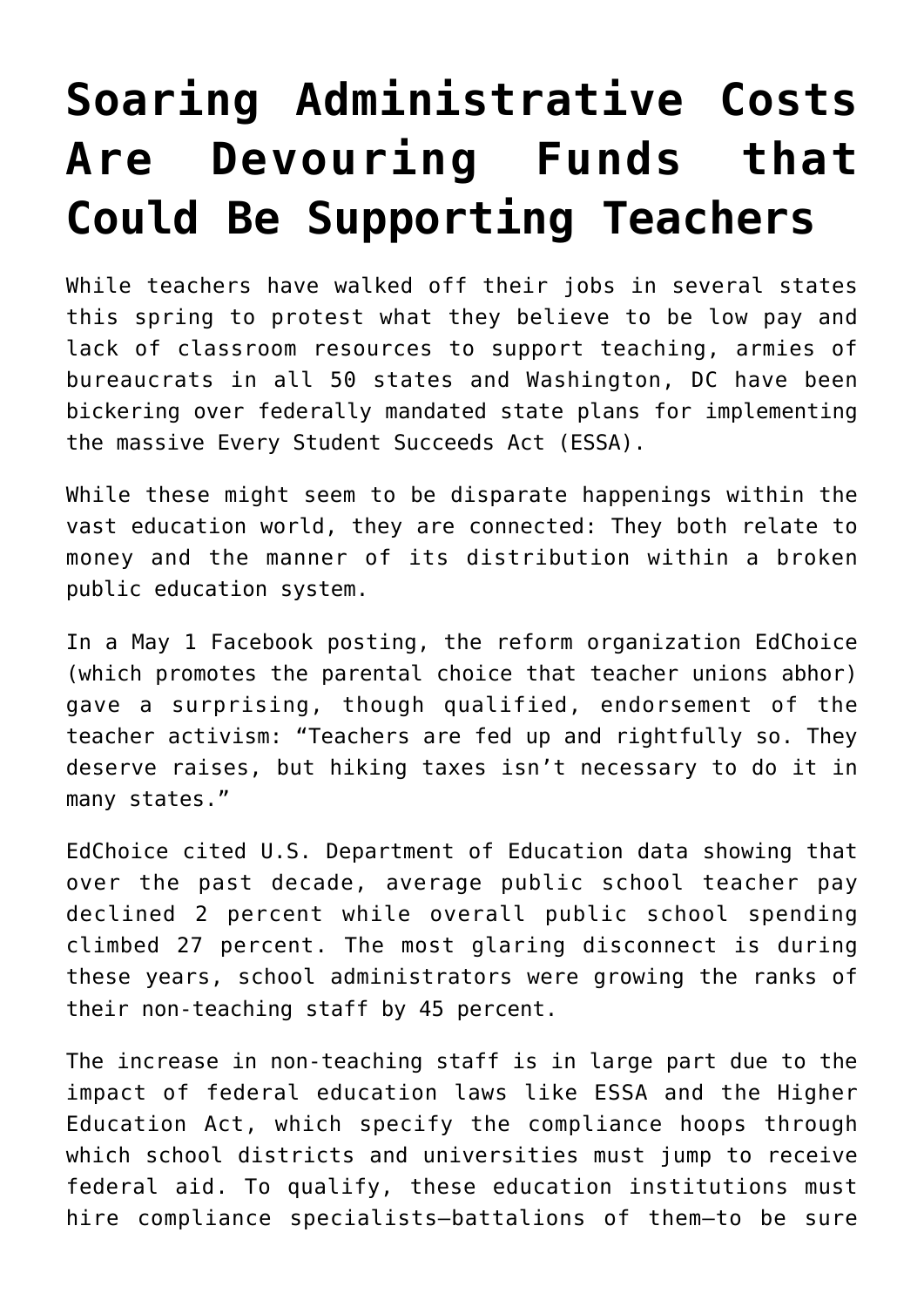reams of paperwork are complete to Washington's satisfaction.

Although ESSA is supposed to accord states more flexibility than did its predecessor, No Child Left Behind, the reality is states still must submit their detailed plans for standards and accountability to the U.S. secretary of education, who can insist on revisions. The process diverts to bureaucracy money that could help with teaching and learning.

An independent audit of federal compliance costs would be a mammoth but potentially useful undertaking, but lacking that, there are data from state-level studies that illustrate just how many federal tax dollars are being invested in building and sustaining bureaucracy.

In Wisconsin, for instance, the Badger Institute reported federal money pays the salaries of about one-half of the state's education department staff. Interestingly, two of the divisions [most heavily funded](https://www.badgerinstitute.org/Commentary/The-bureaucratic-skim-of-federal-school-funding.htm) by the feds are Learning Support (59 of 69 full-time-equivalent staffers federally paid) and School and Student Success (68 out of 87).

It stands to reason few, if any, of these officials would be advocating for cutting back federal involvement in K–12 education.

In 2015, an analysis of spending at Vanderbilt University in Nashville found the private university spends \$150 million per year—11 percent of its total budget—on compliance with federal regulations. That averages out to be an additional [\\$11,000 per](https://www.jamesgmartin.center/2016/03/the-federal-leviathan-is-crushing-colleges-and-universities/) [year in tuition](https://www.jamesgmartin.center/2016/03/the-federal-leviathan-is-crushing-colleges-and-universities/) for each of Vanderbilt's students.

In addition, a Vanderbilt  $study$  of a sample of 13 institutions from across the country estimated costs to higher education of staying in compliance with the labyrinth of federal regulations at approximately \$27 billion per year.

As grassroots teachers advocate for ways to direct more resources into classroom teaching, they would be wise to